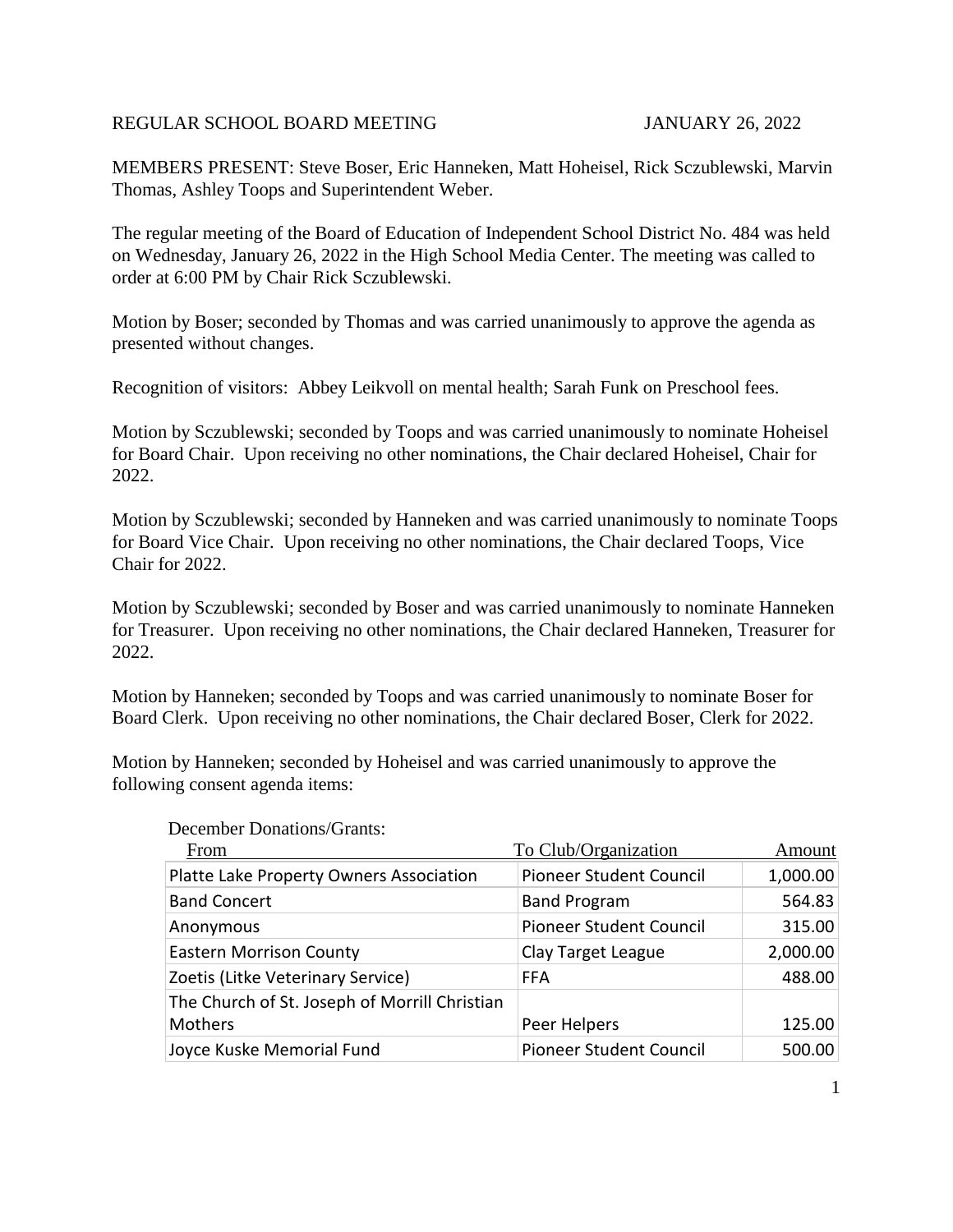| Harding Sportsmen's Club             | Clay Target League          | 1,000.00 |
|--------------------------------------|-----------------------------|----------|
| Pierz Area Senior Citizens, Inc.     | Music                       | 50.00    |
| Little Falls Dandee Lions            | <b>Music</b>                | 400.00   |
| Harding Sportsmen's Club             | <b>Special Ed Athletics</b> | 500.00   |
| Buckman Trailblazers Snowmobile Club | Clay Target League          | 1,000.00 |
| Pierz Firemen's Relief Assn.         | Youth Service Projects      | 600.00   |
| Pierz Firemen's Relief Assn.         | Super Mileage Club          | 600.00   |

#### Wires:

| 12/21/2021 MSDMAX WIRE TRANSFER   \$1,400,000.00 |              |
|--------------------------------------------------|--------------|
| 1/10/2022 MSDMAX WIRE TRANSFER                   | \$750,000.00 |
| 1/19/2022 MSDLIQ WIRE TRANSFER                   | \$460,000.00 |

### Bills:

Approve the December 23, 2021 bill batch in the amount of \$1,041,298.20. Approve the January 7, 2022 bill batch in the amount of \$129,502.63. Approve the January 21, 2022 bill batch in the amount of \$85,075.70.

# Personnel:

Accept the resignation of Karen Hayes, High School Kitchen Assistant effective January 5, 2022.

Accept the resignation of Jessica Jones from the High School Kitchen Assistant position effective January 19, 2022.

Approve the employment of Emily Solinger as part-time High School Kitchen Assistant (3hrs./day) for the remainder of the 2021-2022 school year.

Accept the retirement request of John Lauer effective June 2, 2022.

Approve the lane change request from Jill Boevers from BA+10 to BA+20 effective March 1, 2022.

Approve the child care leave request from Tiana Scribner, High School

Paraprofessional beginning approximately March 20, 2022 through the remainder of the school year.

Approve the employment of custodial student worker, Edward Westmoreland for the remainder the 2021-22 school year.

Approve the lane change request from Elizabeth Lefebvre from  $BA+10$  to  $B+20$ effective March 1, 2022.

In unfinished business; Motion by Sczublewski; seconded by Thomas and was carried unanimously to approve the changes to Policy 406 Public and Private Personnel Data, Policy 416 Drug and Alcohol Testing, and Policy 515 Protection and Privacy of Pupil Records as previously presented and reviewed.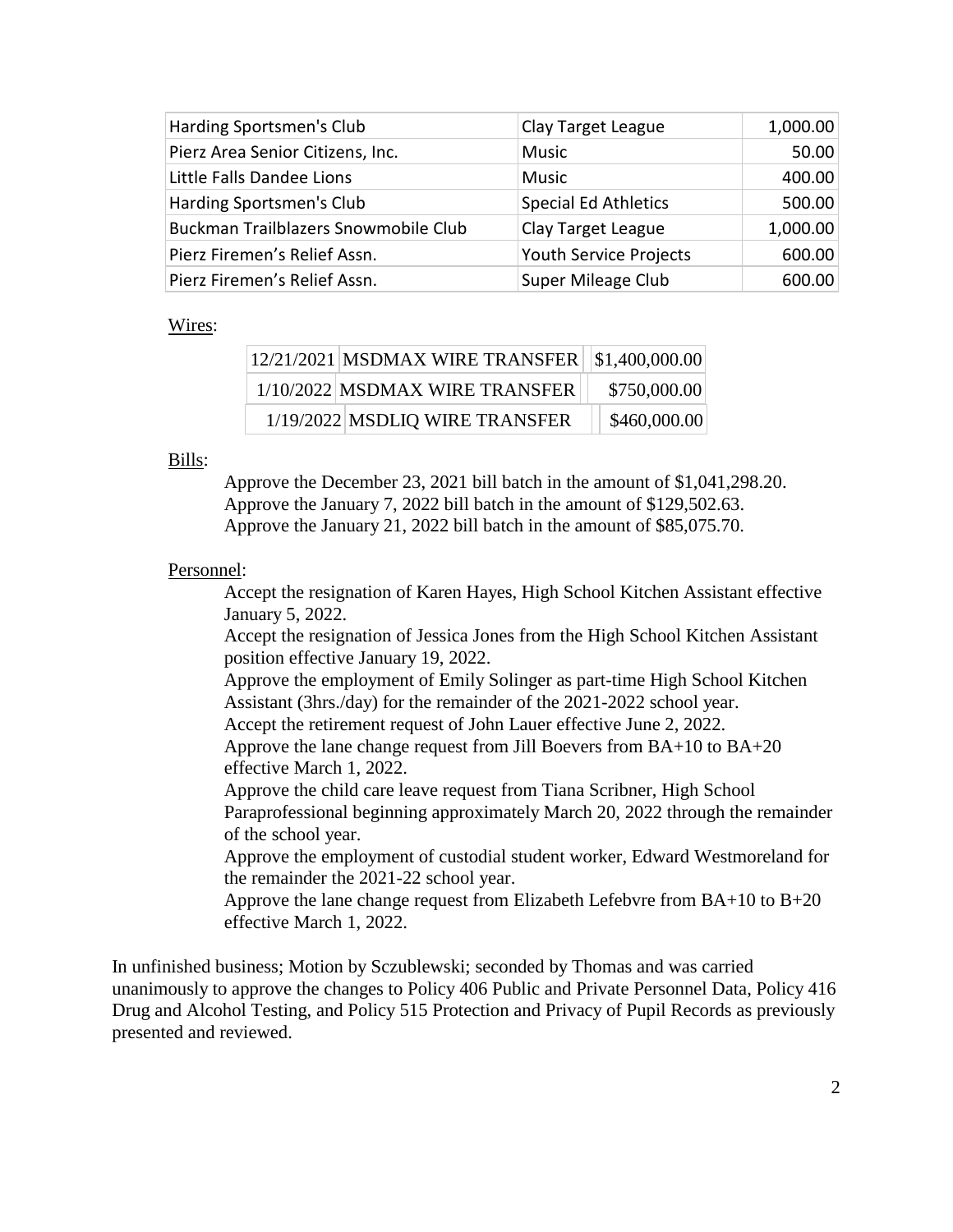Motion by Boser; seconded by Sczublewski and was carried unanimously to have the Chair appoint directors to the following assignments of the school district for the 2022 fiscal year:

| Hearing Official:<br>("Free/Reduced" Meal Applications) | Sczublewski              |
|---------------------------------------------------------|--------------------------|
| Mid State:                                              | Boser (Thomas as backup) |
| <b>Community Education Advisory Comm.:</b>              | <b>Toops</b>             |
| Legislative Liaison for MSBA:                           | <b>Toops</b>             |
| <b>Personnel Committee:</b>                             | Hoheisel/Toops           |
| <b>MSHSL Representative:</b>                            | Sczublewski              |
| <b>Facilities Committee:</b>                            | Hoheisel, Thomas         |
| <b>Compensation Committee:</b>                          | Hanneken, Sczublewski    |

Motion by Hanneken; seconded by Toops and was carried unanimously to approve the minutes of the regular board meeting dated December 15, 2021 and the special board minutes dated January 10, 2022.

Member Toops introduced the following Resolution and moved its adoption:

# RESOLUTION DIRECTING THE ADMINISTRATION TO MAKE RECOMMENDATIONS FOR REDUCTIONS IN PROGRAMS AND POSITIONS AND REASONS THEROF

WHEREAS, the financial condition of the school district dictates that the school must reduce expenditures, and

WHEREAS, this reduction in expenditures must include discontinuance of positions and discontinuance or curtailment of programs, and

WHEREAS, a determination must be made as to which teachers' contracts must be terminated and not renewed and which teachers may be placed on unrequested leave of absence without pay or fringe benefits in effecting discontinuance of positions.

BE IT RESOLVED, by the School Board of Independent School District No. 484 as follows:

That the School Board hereby directs the Superintendent of Schools and Administration to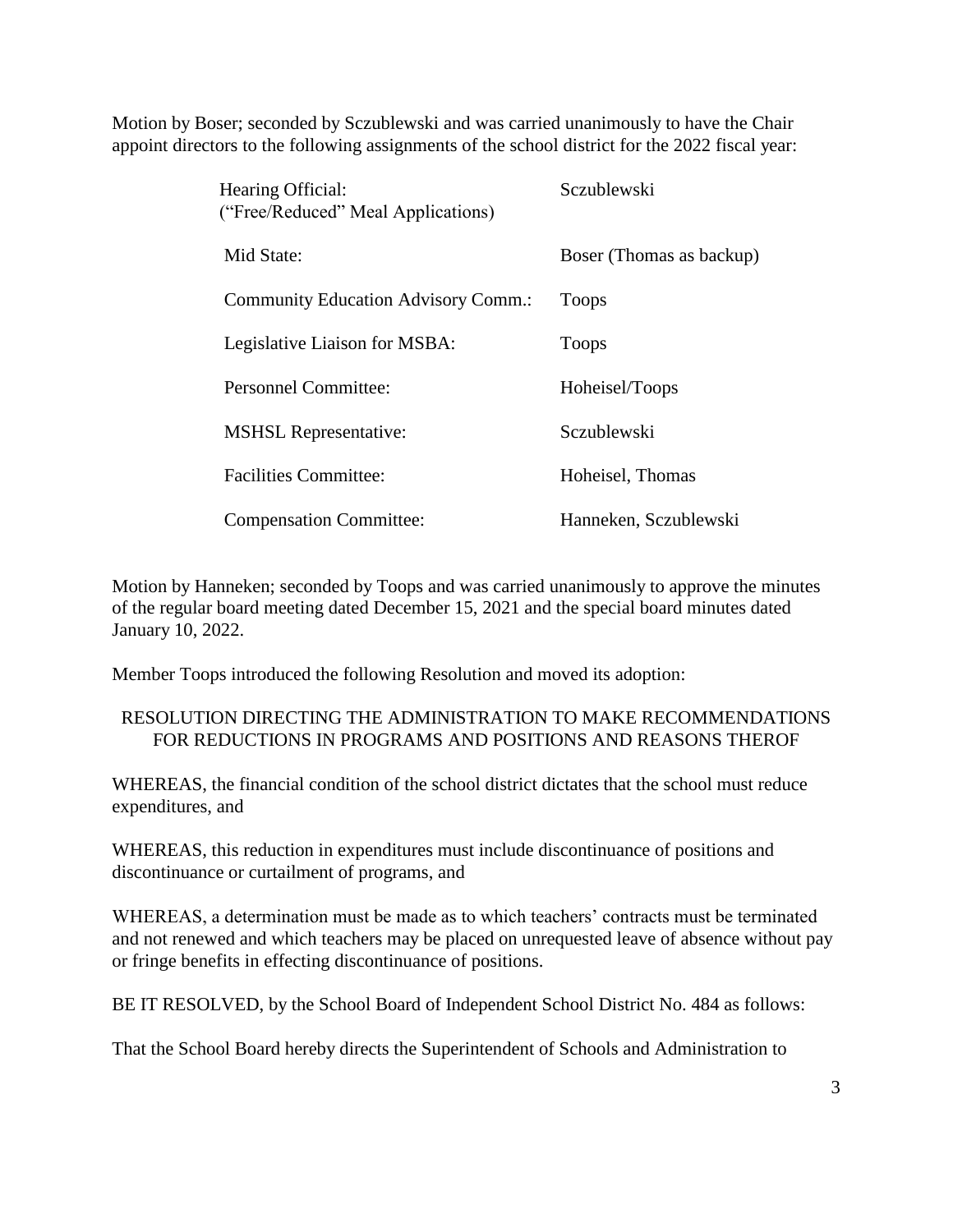consider the discontinuance of programs or positions to effectuate economies in the school district and reduce expenditures and make recommendations to the school board for the discontinuance of programs, curtailment of programs, discontinuance of positions or curtailment of positions.

Upon vote being taken thereon, the following voted in favor thereof: Hoheisel, Thomas, Toops, Sczublewski, Boser, Hanneken;

and the following voted against: none.

Whereupon said resolution was declared duly passed and adopted and was signed by the Chair and attested by the Clerk.

\_\_\_\_\_\_\_\_\_\_\_\_\_\_\_\_\_\_\_\_\_\_, Chair

Attest: Clerk

Motion by Boser; seconded by Sczublewski and was carried unanimously to engage the services of BerganKDV, Ltd. to conduct the year ending June 30, 2022 audits for the Pierz School District.

Motion by Hoheisel; seconded by Thomas and was carried unanimously to accept the 2022 publishing bid from the Morrison County Record as follows:

| Line Rate       | \$.96 per line         |
|-----------------|------------------------|
| Display Ad Rate | \$7.99 per column inch |

Motion by Sczublewski; seconded by Toops and was carried unanimously to approve the new posting for an Elementary/Middle School Assistant Principal for the 2022-2023 school year.

Motion by Hoheisel; seconded by Boser and was carried unanimously to approve the posting for an Elementary Intervention Teacher for the remainder of the 2021-22 school year.

Review the draft school calendar for 2022-23 as presented.

Motion by Boser; seconded by Sczublewski and was carried unanimously to accept the recommendation to increase Preschool fees beginning the 2022-2023 school year as presented.

The next regular board meeting is scheduled for Wednesday, February 23, 2022 at 6 PM.

Motion by Boser; seconded by Sczublewski and was carried unanimously to adjourn the meeting at 8:13 PM.